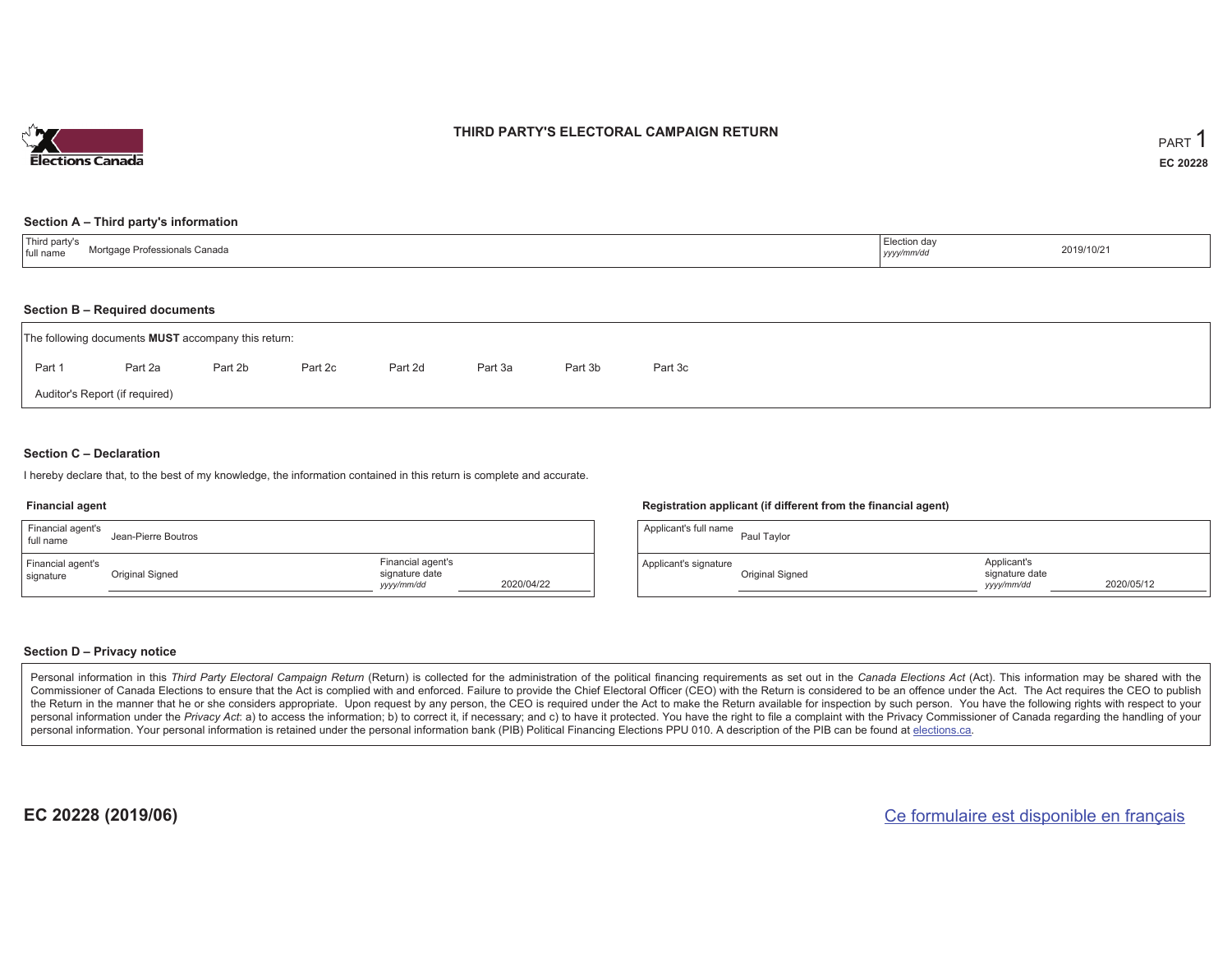

## **THIRD PARTY'S ELECTORAL CAMPAIGN RETURN HIRD PARTY'S ELECTORAL CAMPAIGN RETURN<br>Statement of monetary contributions received PART 2a**

**EC 20228**

| No.                                                                                 | Full name | <b>Street</b><br>no.                          | <b>Street</b> | Apt. | City | Prov./<br>Terr. | Postal<br>code | Date<br>received<br>yyyy/mm/dd                         | Individual | <b>Business /</b><br>Commercial<br>organization | Government | Trade union | Corporation<br>capital | Unincorporated<br>without share organization or<br>association |
|-------------------------------------------------------------------------------------|-----------|-----------------------------------------------|---------------|------|------|-----------------|----------------|--------------------------------------------------------|------------|-------------------------------------------------|------------|-------------|------------------------|----------------------------------------------------------------|
|                                                                                     |           |                                               |               |      |      |                 |                |                                                        | \$         | \$                                              | \$         | \$          | \$                     | \$                                                             |
|                                                                                     |           |                                               |               |      |      |                 |                |                                                        |            |                                                 |            |             |                        |                                                                |
|                                                                                     |           |                                               |               |      |      |                 |                |                                                        |            |                                                 |            |             |                        |                                                                |
|                                                                                     |           |                                               |               |      |      |                 |                |                                                        |            |                                                 |            |             |                        |                                                                |
|                                                                                     |           |                                               |               |      |      |                 |                |                                                        |            |                                                 |            |             |                        |                                                                |
|                                                                                     |           |                                               |               |      |      |                 |                |                                                        |            |                                                 |            |             |                        |                                                                |
|                                                                                     |           |                                               |               |      |      |                 |                |                                                        |            |                                                 |            |             |                        |                                                                |
|                                                                                     |           |                                               |               |      |      |                 |                |                                                        |            |                                                 |            |             |                        |                                                                |
|                                                                                     |           |                                               |               |      |      |                 |                |                                                        |            |                                                 |            |             |                        |                                                                |
|                                                                                     |           |                                               |               |      |      |                 |                |                                                        |            |                                                 |            |             |                        |                                                                |
|                                                                                     |           |                                               |               |      |      |                 |                |                                                        |            |                                                 |            |             |                        |                                                                |
|                                                                                     |           |                                               |               |      |      |                 |                |                                                        |            |                                                 |            |             |                        |                                                                |
|                                                                                     |           |                                               |               |      |      |                 |                |                                                        |            |                                                 |            |             |                        |                                                                |
|                                                                                     |           |                                               |               |      |      |                 |                |                                                        |            |                                                 |            |             |                        |                                                                |
|                                                                                     |           |                                               |               |      |      |                 |                |                                                        |            |                                                 |            |             |                        |                                                                |
|                                                                                     |           |                                               |               |      |      |                 |                |                                                        |            |                                                 |            |             |                        |                                                                |
| Totals carried forward from previous page \$                                        |           |                                               |               |      |      |                 |                |                                                        |            |                                                 |            |             |                        |                                                                |
| Total amount of monetary contributions by contributors who gave over \$200 (A)      |           |                                               |               |      |      |                 |                |                                                        |            |                                                 |            |             |                        |                                                                |
| Number of contributors who gave over \$200                                          |           |                                               |               |      |      |                 |                |                                                        |            |                                                 |            |             |                        |                                                                |
| Total amount of monetary contributions by contributors who gave \$200 or less $(B)$ |           |                                               |               |      |      |                 |                |                                                        |            |                                                 |            |             |                        |                                                                |
|                                                                                     |           | Number of contributors who gave \$200 or less |               |      |      |                 |                |                                                        |            |                                                 |            |             |                        |                                                                |
|                                                                                     |           |                                               |               |      |      |                 |                | Total amount of all monetary contributions (A+B)       |            |                                                 |            |             |                        |                                                                |
|                                                                                     |           |                                               |               |      |      |                 |                | Number of contributors who gave monetary contributions |            |                                                 |            |             |                        |                                                                |
|                                                                                     |           |                                               |               |      |      |                 |                |                                                        |            |                                                 |            |             |                        |                                                                |

| <sup>1</sup> Thira<br>fessionals Canada<br>party | n dav<br>2019/10/21<br>yyyy/mm/ao | Page |
|--------------------------------------------------|-----------------------------------|------|
|--------------------------------------------------|-----------------------------------|------|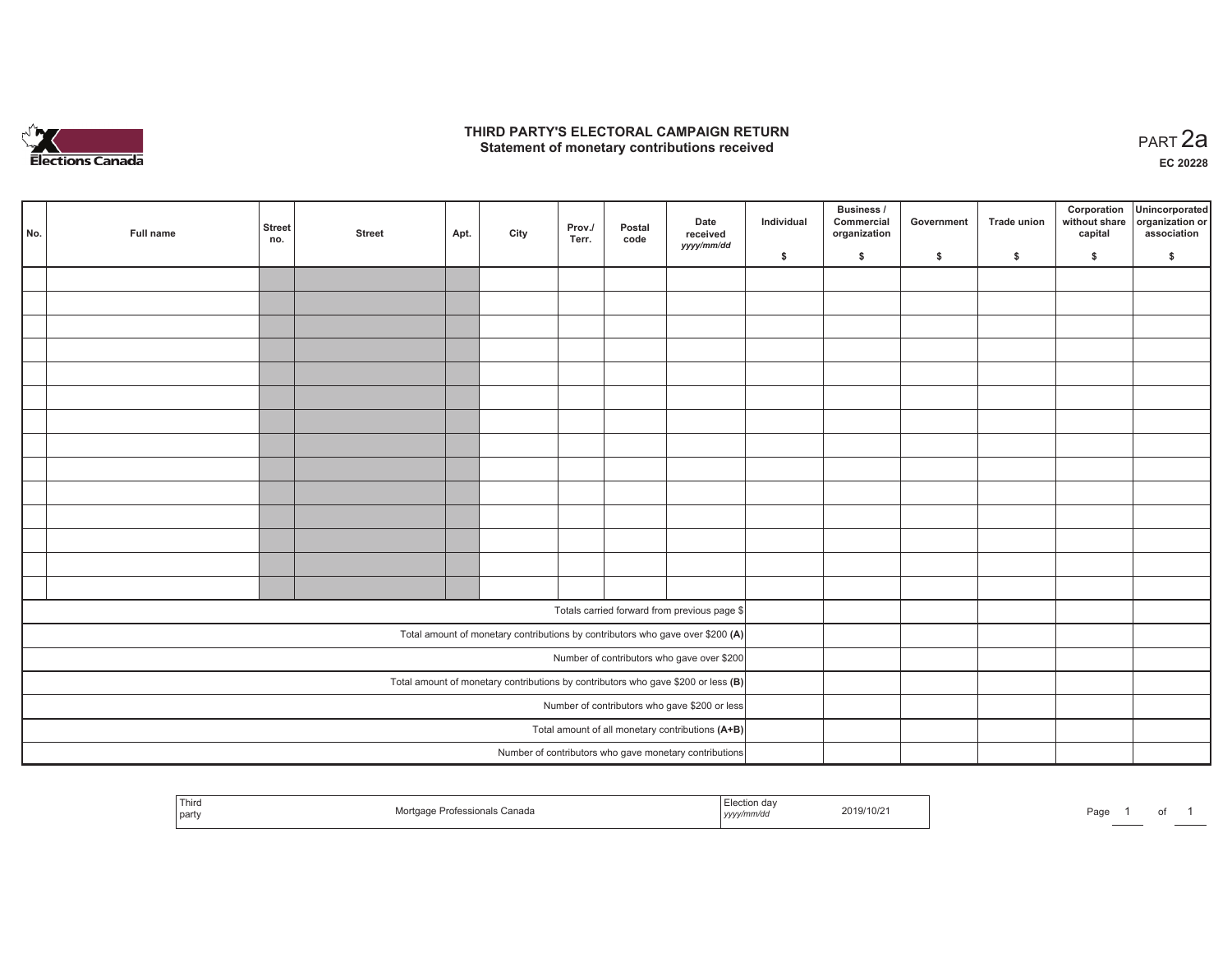

## **THIRD PARTY'S ELECTORAL CAMPAIGN RETURN**  THIRD PARTY'S ELECTORAL CAMPAIGN RETURN<br>Statement of non-monetary contributions received<br> **PART 2b**

of 1

| No.                                                                                     | Full name | <b>Street</b><br>no. | <b>Street</b>                                 | Apt. | City | Prov./<br>Terr. | Postal<br>code | Date<br>received<br>yyyy/mm/dd                                                                                                   | Individual | <b>Business /</b><br>Commercial<br>organization | Government | Trade union | Corporation<br>capital | Unincorporated<br>without share organization or<br>association |
|-----------------------------------------------------------------------------------------|-----------|----------------------|-----------------------------------------------|------|------|-----------------|----------------|----------------------------------------------------------------------------------------------------------------------------------|------------|-------------------------------------------------|------------|-------------|------------------------|----------------------------------------------------------------|
|                                                                                         |           |                      |                                               |      |      |                 |                |                                                                                                                                  | \$         | \$                                              | \$         | \$          | \$                     | \$                                                             |
|                                                                                         |           |                      |                                               |      |      |                 |                |                                                                                                                                  |            |                                                 |            |             |                        |                                                                |
|                                                                                         |           |                      |                                               |      |      |                 |                |                                                                                                                                  |            |                                                 |            |             |                        |                                                                |
|                                                                                         |           |                      |                                               |      |      |                 |                |                                                                                                                                  |            |                                                 |            |             |                        |                                                                |
|                                                                                         |           |                      |                                               |      |      |                 |                |                                                                                                                                  |            |                                                 |            |             |                        |                                                                |
|                                                                                         |           |                      |                                               |      |      |                 |                |                                                                                                                                  |            |                                                 |            |             |                        |                                                                |
|                                                                                         |           |                      |                                               |      |      |                 |                |                                                                                                                                  |            |                                                 |            |             |                        |                                                                |
|                                                                                         |           |                      |                                               |      |      |                 |                |                                                                                                                                  |            |                                                 |            |             |                        |                                                                |
|                                                                                         |           |                      |                                               |      |      |                 |                |                                                                                                                                  |            |                                                 |            |             |                        |                                                                |
|                                                                                         |           |                      |                                               |      |      |                 |                |                                                                                                                                  |            |                                                 |            |             |                        |                                                                |
|                                                                                         |           |                      |                                               |      |      |                 |                |                                                                                                                                  |            |                                                 |            |             |                        |                                                                |
|                                                                                         |           |                      |                                               |      |      |                 |                |                                                                                                                                  |            |                                                 |            |             |                        |                                                                |
|                                                                                         |           |                      |                                               |      |      |                 |                |                                                                                                                                  |            |                                                 |            |             |                        |                                                                |
|                                                                                         |           |                      |                                               |      |      |                 |                |                                                                                                                                  |            |                                                 |            |             |                        |                                                                |
|                                                                                         |           |                      |                                               |      |      |                 |                |                                                                                                                                  |            |                                                 |            |             |                        |                                                                |
|                                                                                         |           |                      |                                               |      |      |                 |                | Totals carried forward from previous page \$                                                                                     |            |                                                 |            |             |                        |                                                                |
|                                                                                         |           |                      |                                               |      |      |                 |                |                                                                                                                                  |            |                                                 |            |             |                        |                                                                |
|                                                                                         |           |                      |                                               |      |      |                 |                | Total amount of non-monetary contributions by contributors who gave over \$200 (A)<br>Number of contributors who gave over \$200 |            |                                                 |            |             |                        |                                                                |
|                                                                                         |           |                      |                                               |      |      |                 |                |                                                                                                                                  |            |                                                 |            |             |                        |                                                                |
| Total amount of non-monetary contributions by contributors who gave \$200 or less $(B)$ |           |                      |                                               |      |      |                 |                |                                                                                                                                  |            |                                                 |            |             |                        |                                                                |
|                                                                                         |           |                      | Number of contributors who gave \$200 or less |      |      |                 |                |                                                                                                                                  |            |                                                 |            |             |                        |                                                                |
|                                                                                         |           |                      |                                               |      |      |                 |                | Total amount of all non-monetary contributions (A+B)                                                                             |            |                                                 |            |             |                        |                                                                |
|                                                                                         |           |                      |                                               |      |      |                 |                | Number of contributors who gave non-monetary contributions                                                                       |            |                                                 |            |             |                        |                                                                |

| ' Thira<br>party | ofessionals Canada | <sup>—•∽•tíon dav</sup><br>.<br>, , yyy/mm/dr <sup>i</sup> | 2019/10/21<br>the contract of the contract of the contract of | Page | ____ |
|------------------|--------------------|------------------------------------------------------------|---------------------------------------------------------------|------|------|
|------------------|--------------------|------------------------------------------------------------|---------------------------------------------------------------|------|------|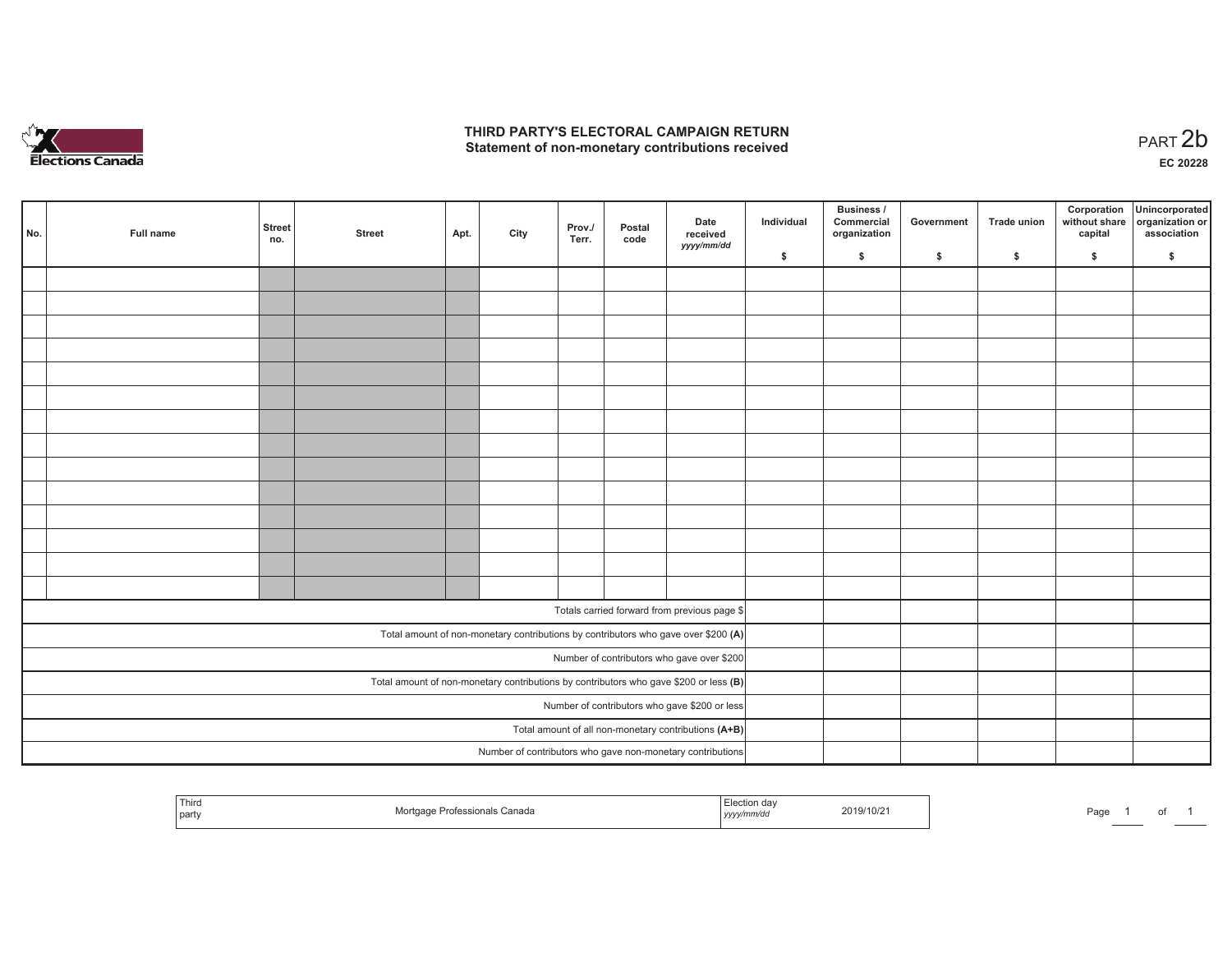

## **THIRD PARTY'S ELECTORAL CAMPAIGN RETURN STATE:** PARTY'S ELECTORAL CAMPAIGN RETURN<br>
Statement of operating loans received

**EC 20228**

|                                              |                                                              |                                                                   |               |      |      |                 |                |                                          |            | Business /                 |            |                    | Corporation | Unincorporated                               |
|----------------------------------------------|--------------------------------------------------------------|-------------------------------------------------------------------|---------------|------|------|-----------------|----------------|------------------------------------------|------------|----------------------------|------------|--------------------|-------------|----------------------------------------------|
| No.                                          | Full name                                                    | <b>Street</b><br>no.                                              | <b>Street</b> | Apt. | City | Prov./<br>Terr. | Postal<br>code | Date<br>received                         | Individual | Commercial<br>organization | Government | <b>Trade union</b> | capital     | without share organization or<br>association |
|                                              |                                                              |                                                                   |               |      |      |                 |                | yyyy/mm/dd                               | \$         | \$                         | \$         | $\sqrt{2}$         | \$          | \$                                           |
|                                              |                                                              |                                                                   |               |      |      |                 |                |                                          |            |                            |            |                    |             |                                              |
|                                              |                                                              |                                                                   |               |      |      |                 |                |                                          |            |                            |            |                    |             |                                              |
|                                              |                                                              |                                                                   |               |      |      |                 |                |                                          |            |                            |            |                    |             |                                              |
|                                              |                                                              |                                                                   |               |      |      |                 |                |                                          |            |                            |            |                    |             |                                              |
|                                              |                                                              |                                                                   |               |      |      |                 |                |                                          |            |                            |            |                    |             |                                              |
|                                              |                                                              |                                                                   |               |      |      |                 |                |                                          |            |                            |            |                    |             |                                              |
|                                              |                                                              |                                                                   |               |      |      |                 |                |                                          |            |                            |            |                    |             |                                              |
|                                              |                                                              |                                                                   |               |      |      |                 |                |                                          |            |                            |            |                    |             |                                              |
|                                              |                                                              |                                                                   |               |      |      |                 |                |                                          |            |                            |            |                    |             |                                              |
|                                              |                                                              |                                                                   |               |      |      |                 |                |                                          |            |                            |            |                    |             |                                              |
|                                              |                                                              |                                                                   |               |      |      |                 |                |                                          |            |                            |            |                    |             |                                              |
|                                              |                                                              |                                                                   |               |      |      |                 |                |                                          |            |                            |            |                    |             |                                              |
|                                              |                                                              |                                                                   |               |      |      |                 |                |                                          |            |                            |            |                    |             |                                              |
|                                              |                                                              |                                                                   |               |      |      |                 |                |                                          |            |                            |            |                    |             |                                              |
| Totals carried forward from previous page \$ |                                                              |                                                                   |               |      |      |                 |                |                                          |            |                            |            |                    |             |                                              |
|                                              | Total amount of loans by lenders who provided over \$200 (A) |                                                                   |               |      |      |                 |                |                                          |            |                            |            |                    |             |                                              |
|                                              | Number of lenders who provided over \$200                    |                                                                   |               |      |      |                 |                |                                          |            |                            |            |                    |             |                                              |
|                                              |                                                              | Total amount of loans by lenders who provided \$200 or less $(B)$ |               |      |      |                 |                |                                          |            |                            |            |                    |             |                                              |
| Number of lenders who provided \$200 or less |                                                              |                                                                   |               |      |      |                 |                |                                          |            |                            |            |                    |             |                                              |
|                                              |                                                              |                                                                   |               |      |      |                 |                | Total amount of all loans (A+B)          |            |                            |            |                    |             |                                              |
|                                              |                                                              |                                                                   |               |      |      |                 |                | Number of all lenders who provided loans |            |                            |            |                    |             |                                              |

| 1 ULLO<br>part | essionals Canada | yyyy/mm/dd | 2019/10/21 | Page |  |  |  |
|----------------|------------------|------------|------------|------|--|--|--|
|----------------|------------------|------------|------------|------|--|--|--|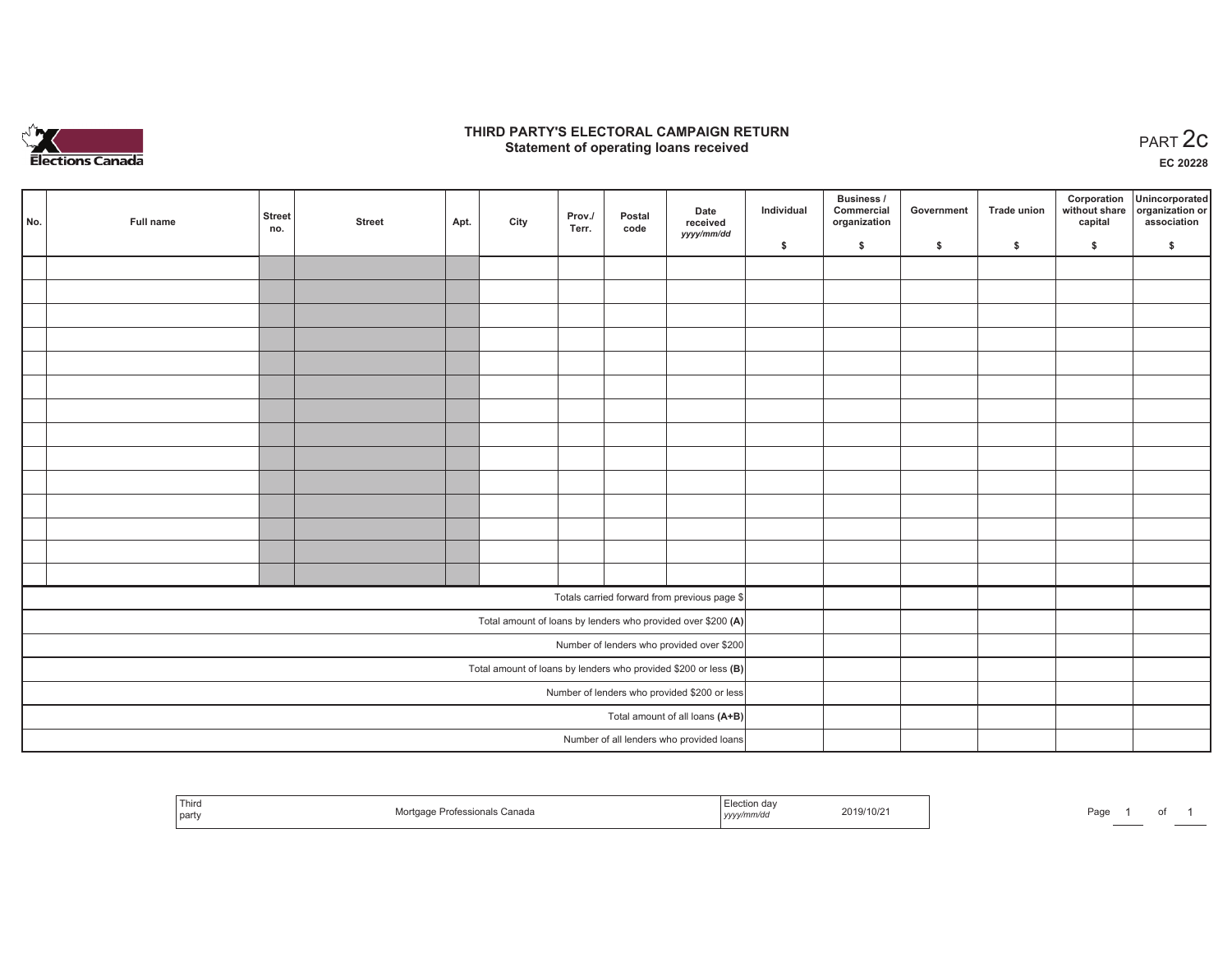

# **THIRD PARTY'S ELECTORAL CAMPAIGN RETURN S** ELECTORAL CAMPAIGN RETURN<br>Summary of inflows PART 2d

| No.   | Type of contributor / lender                    | <b>Monetary</b><br>contributions<br>(Part 2a)<br>\$ | Non-monetary<br>contributions<br>(Part 2b)<br>\$ | Loans<br>(Part 2c)<br>\$ | <b>Total</b><br>\$ | Number of<br>contributors and<br>lenders |
|-------|-------------------------------------------------|-----------------------------------------------------|--------------------------------------------------|--------------------------|--------------------|------------------------------------------|
| 1.    | Individuals                                     |                                                     |                                                  |                          |                    |                                          |
|       | 2. Businesses / Commercial organizations        |                                                     |                                                  |                          |                    |                                          |
|       | 3. Governments                                  |                                                     |                                                  |                          |                    |                                          |
| 4.    | Trade unions                                    |                                                     |                                                  |                          |                    |                                          |
| 5.    | Corporations without share capital              |                                                     |                                                  |                          |                    |                                          |
|       | 6. Unincorporated organizations or associations |                                                     |                                                  |                          |                    |                                          |
| 7.    | Total (items 1 to 6)                            |                                                     |                                                  |                          |                    |                                          |
| Total |                                                 |                                                     |                                                  |                          |                    |                                          |
|       | 8. Amount of third party's resources used       |                                                     |                                                  |                          |                    |                                          |
|       | 9. Grand total (items $7$ and $8$ )             |                                                     |                                                  |                          |                    |                                          |

| Third<br>party | Mortgage Professionals Canada | Election dav<br>yyyy/mm/dd | 2019/10/21 |
|----------------|-------------------------------|----------------------------|------------|
|----------------|-------------------------------|----------------------------|------------|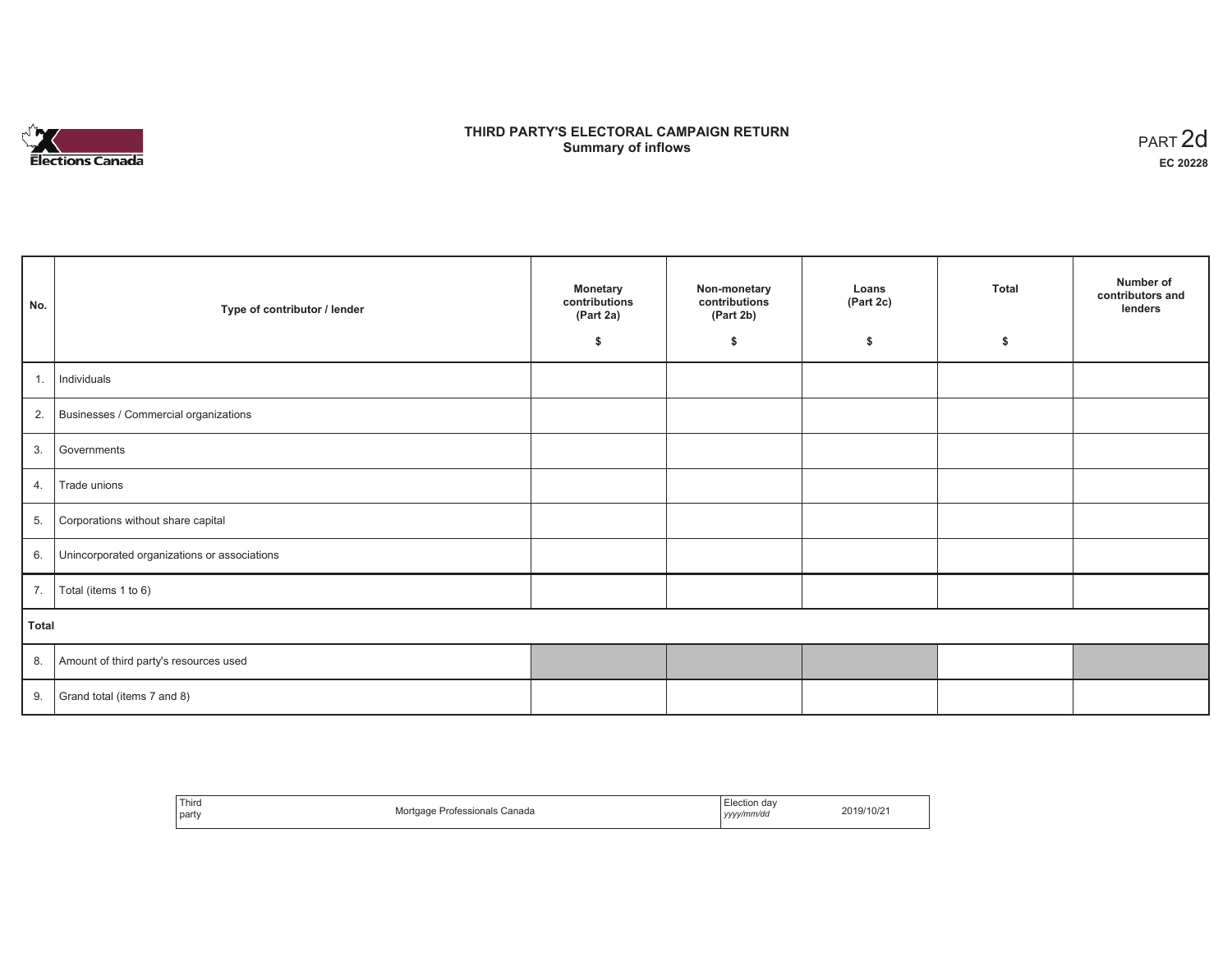

## **THIRD PARTY'S ELECTORAL CAMPAIGN RETURN Statement of expenses incurred for regulated activities that take place during the pre-election period**  *(Only applicable to a fixed-date general election)*

For a list of expense types, expense categories and expense subcategories, refer to Annex II in the Instructions.

| No. | Date<br>incurred<br>yyyy/mm/dd | <b>ED Code</b><br>$($ if applicable $)$ | Supplier | <b>Expense type</b> | Expense<br>category | Expense<br>subcategory | <b>Starting date</b><br>of activity,<br>advertisement<br>or survey<br>yyyy/mm/dd | Ending date<br>of activity,<br>advertisement<br>or survey<br>yyyy/mm/dd | Place of activity or<br>advertisement        | <b>Expense amount</b><br>\$ |
|-----|--------------------------------|-----------------------------------------|----------|---------------------|---------------------|------------------------|----------------------------------------------------------------------------------|-------------------------------------------------------------------------|----------------------------------------------|-----------------------------|
|     |                                |                                         |          |                     |                     |                        |                                                                                  |                                                                         |                                              |                             |
|     |                                |                                         |          |                     |                     |                        |                                                                                  |                                                                         |                                              |                             |
|     |                                |                                         |          |                     |                     |                        |                                                                                  |                                                                         |                                              |                             |
|     |                                |                                         |          |                     |                     |                        |                                                                                  |                                                                         |                                              |                             |
|     |                                |                                         |          |                     |                     |                        |                                                                                  |                                                                         |                                              |                             |
|     |                                |                                         |          |                     |                     |                        |                                                                                  |                                                                         |                                              |                             |
|     |                                |                                         |          |                     |                     |                        |                                                                                  |                                                                         |                                              |                             |
|     |                                |                                         |          |                     |                     |                        |                                                                                  |                                                                         |                                              |                             |
|     |                                |                                         |          |                     |                     |                        |                                                                                  |                                                                         |                                              |                             |
|     |                                |                                         |          |                     |                     |                        |                                                                                  |                                                                         |                                              |                             |
|     |                                |                                         |          |                     |                     |                        |                                                                                  |                                                                         |                                              |                             |
|     |                                |                                         |          |                     |                     |                        |                                                                                  |                                                                         |                                              |                             |
|     |                                |                                         |          |                     |                     |                        |                                                                                  |                                                                         |                                              |                             |
|     |                                |                                         |          |                     |                     |                        |                                                                                  |                                                                         |                                              |                             |
|     |                                |                                         |          |                     |                     |                        |                                                                                  |                                                                         |                                              |                             |
|     |                                |                                         |          |                     |                     |                        |                                                                                  |                                                                         |                                              |                             |
|     |                                |                                         |          |                     |                     |                        |                                                                                  |                                                                         |                                              |                             |
|     |                                |                                         |          |                     |                     |                        |                                                                                  |                                                                         | Totals carried forward from previous page \$ |                             |
|     |                                |                                         |          |                     |                     |                        |                                                                                  |                                                                         | Total \$                                     |                             |

| Third<br>part | *≏ssionals Canada | .<br>yyyy/mm/ <sup>,</sup> | 2019/10/21 | Page |  |  |
|---------------|-------------------|----------------------------|------------|------|--|--|
|---------------|-------------------|----------------------------|------------|------|--|--|

 $_{\sf PART}$ 3a **EC 20228**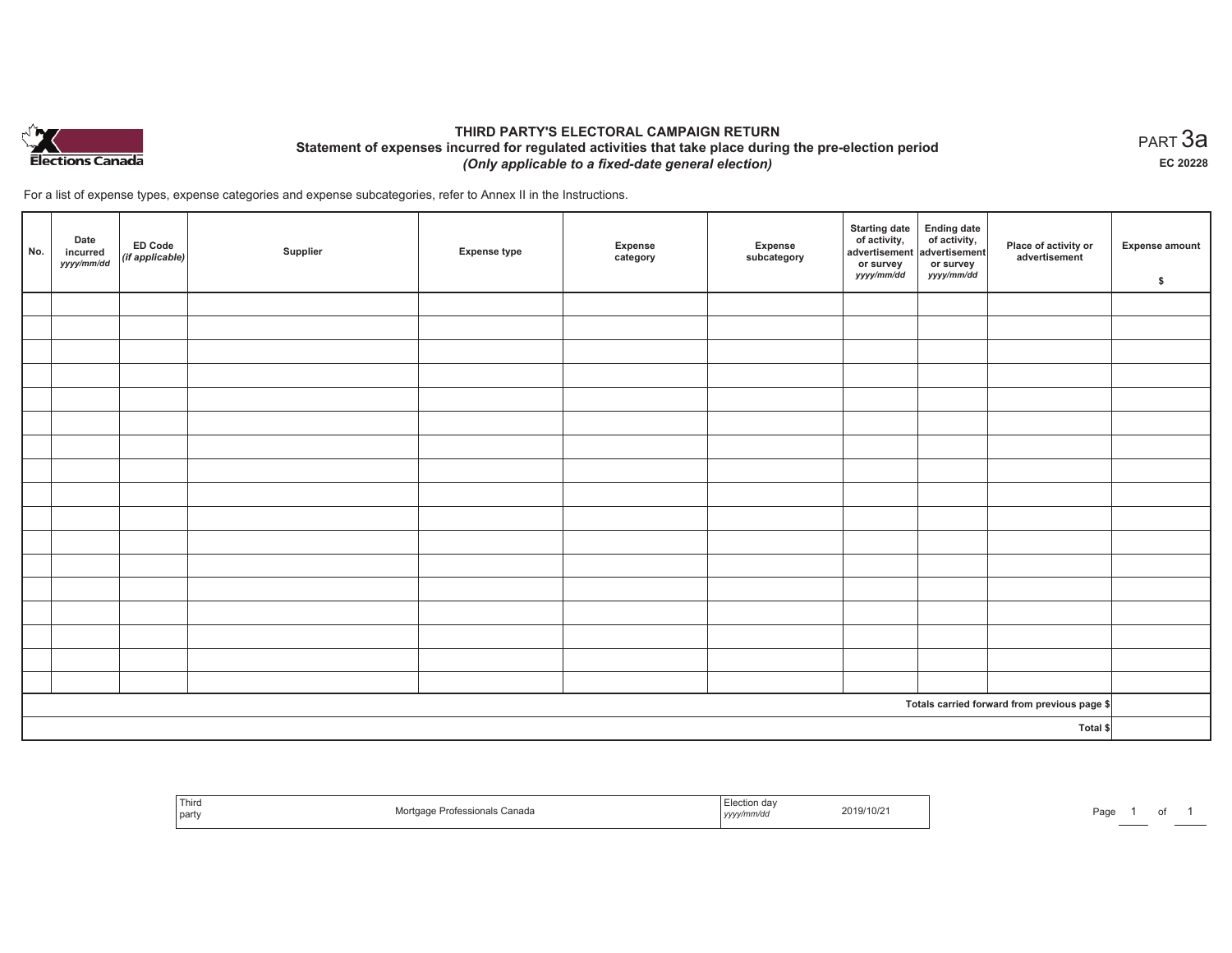

# **THIRD PARTY'S ELECTORAL CAMPAIGN RETURN Statement of expenses incurred for regulated activities that take place during the election period**<br>PART  $3b$

**EC 20228**

For a list of expense types, expense categories and expense subcategories, refer to Annex II in the Instructions.

| No.      | Date<br>incurred<br>yyyy/mm/dd | ED Code<br>(if applicable) | Supplier | <b>Expense type</b> | Expense<br>category | Expense<br>subcategory | Starting date Ending date<br>of activity, of activity,<br>advertisement advertisement<br>or survey<br>yyyy/mm/dd | or survey<br><i>yyyy/mm/dd</i> | Place of activity or<br>advertisement        | <b>Expense amount</b><br>\$ |
|----------|--------------------------------|----------------------------|----------|---------------------|---------------------|------------------------|------------------------------------------------------------------------------------------------------------------|--------------------------------|----------------------------------------------|-----------------------------|
|          |                                |                            |          |                     |                     |                        |                                                                                                                  |                                |                                              |                             |
|          |                                |                            |          |                     |                     |                        |                                                                                                                  |                                |                                              |                             |
|          |                                |                            |          |                     |                     |                        |                                                                                                                  |                                |                                              |                             |
|          |                                |                            |          |                     |                     |                        |                                                                                                                  |                                |                                              |                             |
|          |                                |                            |          |                     |                     |                        |                                                                                                                  |                                |                                              |                             |
|          |                                |                            |          |                     |                     |                        |                                                                                                                  |                                |                                              |                             |
|          |                                |                            |          |                     |                     |                        |                                                                                                                  |                                |                                              |                             |
|          |                                |                            |          |                     |                     |                        |                                                                                                                  |                                |                                              |                             |
|          |                                |                            |          |                     |                     |                        |                                                                                                                  |                                |                                              |                             |
|          |                                |                            |          |                     |                     |                        |                                                                                                                  |                                |                                              |                             |
|          |                                |                            |          |                     |                     |                        |                                                                                                                  |                                |                                              |                             |
|          |                                |                            |          |                     |                     |                        |                                                                                                                  |                                |                                              |                             |
|          |                                |                            |          |                     |                     |                        |                                                                                                                  |                                |                                              |                             |
|          |                                |                            |          |                     |                     |                        |                                                                                                                  |                                |                                              |                             |
|          |                                |                            |          |                     |                     |                        |                                                                                                                  |                                |                                              |                             |
|          |                                |                            |          |                     |                     |                        |                                                                                                                  |                                |                                              |                             |
|          |                                |                            |          |                     |                     |                        |                                                                                                                  |                                |                                              |                             |
|          |                                |                            |          |                     |                     |                        |                                                                                                                  |                                | Totals carried forward from previous page \$ |                             |
| Total \$ |                                |                            |          |                     |                     |                        |                                                                                                                  |                                |                                              |                             |

| Third<br>  party | <sup>:</sup> ≏nals Canada | Tection .<br>, уууулттичи | 2019/10/2 | Page |  | . |  |
|------------------|---------------------------|---------------------------|-----------|------|--|---|--|
|------------------|---------------------------|---------------------------|-----------|------|--|---|--|